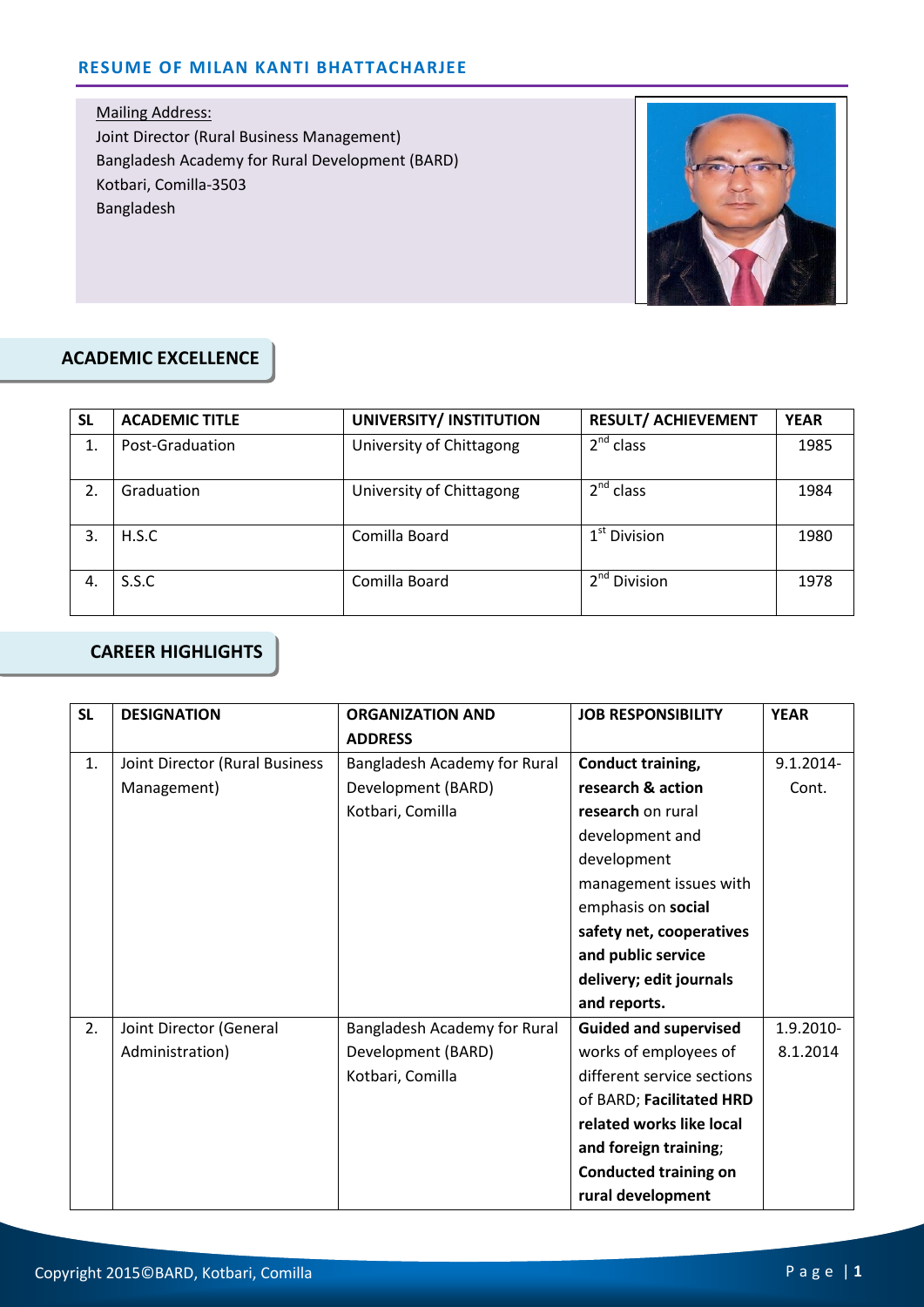

|    |                             |                              | management;                   |            |
|----|-----------------------------|------------------------------|-------------------------------|------------|
|    |                             |                              | <b>Conducted research on</b>  |            |
|    |                             |                              | social development            |            |
|    |                             |                              | issues such as safety net,    |            |
|    |                             |                              | development                   |            |
|    |                             |                              | communication, post           |            |
|    |                             |                              | training utilisation,         |            |
|    |                             |                              | community development         |            |
|    |                             |                              | etc.; Looked after public     |            |
|    |                             |                              | relations; Edited various     |            |
|    |                             |                              | academic and                  |            |
|    |                             |                              | administrative reports.       |            |
| 3. | Joint Director (Development | Bangladesh Academy for Rural | Supervised activities of      | 8.2.2009-  |
|    | Communication)              | Development (BARD)           | library, communication,       | 31.8.2010  |
|    |                             | Kotbari, Comilla             | documentation and             |            |
|    |                             |                              | publication sections;         |            |
|    |                             |                              | <b>Provided ICT supports</b>  |            |
|    |                             |                              | and services to               |            |
|    |                             |                              | Academy's training,           |            |
|    |                             |                              | research, action research     |            |
|    |                             |                              | and administrative            |            |
|    |                             |                              | activities; Edited various    |            |
|    |                             |                              | reports of BARD               |            |
|    |                             |                              | including newsletter;         |            |
|    |                             |                              | Acted as trainer,             |            |
|    |                             |                              | designed and organised        |            |
|    |                             |                              | training, workshops and       |            |
|    |                             |                              | seminars on social            |            |
|    |                             |                              | development and               |            |
|    |                             |                              | development                   |            |
|    |                             |                              | communication related         |            |
|    |                             |                              | issues.                       |            |
| 4. | Joint Director (Rural       | Bangladesh Academy for Rural | <b>Organized and designed</b> | 23.4.2007- |
|    | Sociology)                  | Development (BARD)           | training courses,             | 7.2.2009   |
|    |                             | Kotbari, Comilla             | workshops and seminars        |            |
|    |                             |                              | and acted as trainer in       |            |
|    |                             |                              | the broad field of            |            |
|    |                             |                              | sociology; Designed           |            |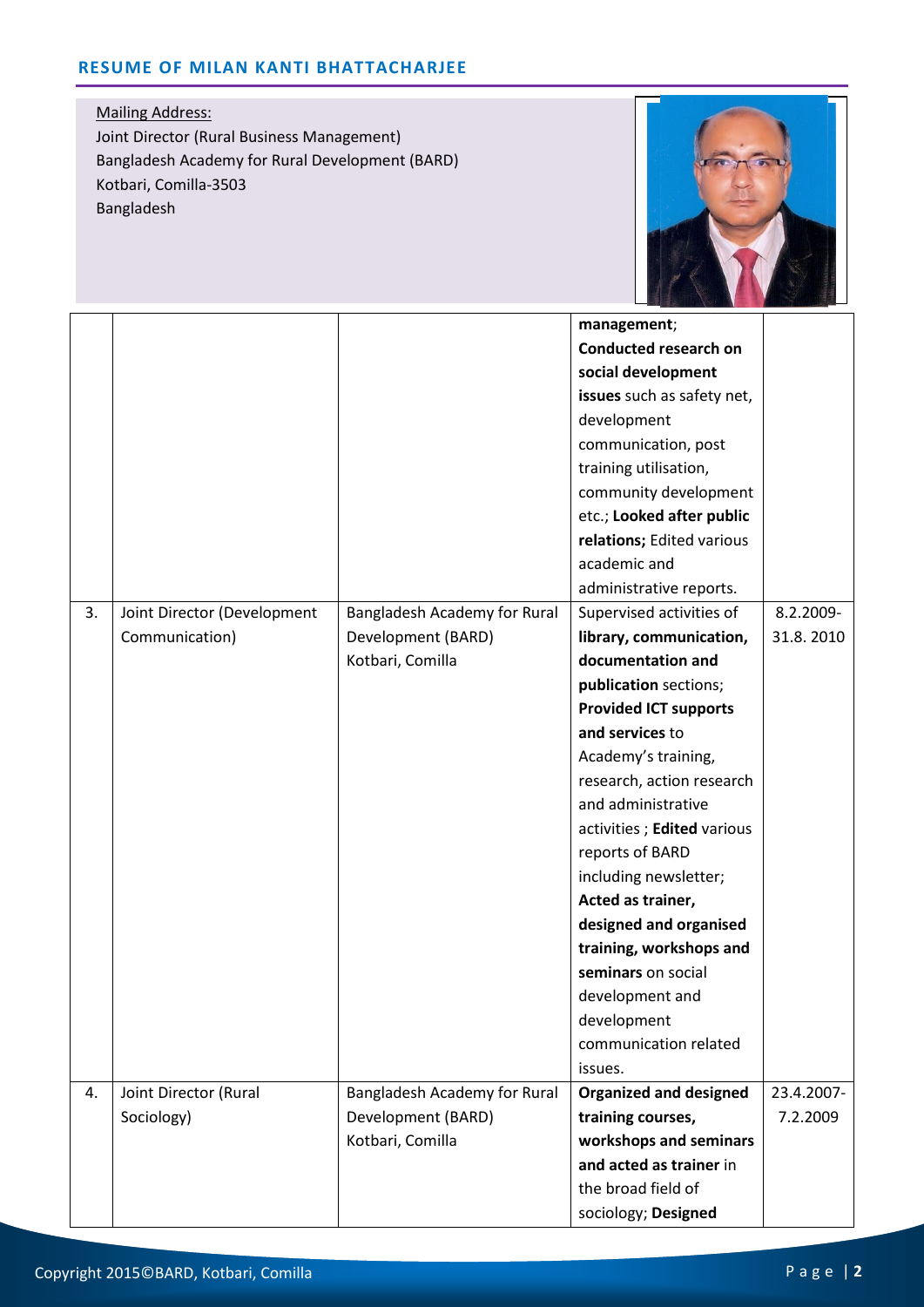

|    |                            |                              | project proposal on             |            |
|----|----------------------------|------------------------------|---------------------------------|------------|
|    |                            |                              | elderly people;                 |            |
|    |                            |                              | <b>Contributed as Editor of</b> |            |
|    |                            |                              | <b>BARD Newsletter and</b>      |            |
|    |                            |                              | also edited different           |            |
|    |                            |                              | academic reports of             |            |
|    |                            |                              | BARD.                           |            |
| 5. | Deputy Director (Research) | Bangladesh Academy for Rural | Coordinated, monitored          | 16.1.1997- |
|    |                            | Development (BARD)           | and supervised overall          | 22.4.2007  |
|    |                            | Kotbari, Comilla             | research performance of         |            |
|    |                            |                              | <b>BARD; Ensured logistics</b>  |            |
|    |                            |                              | for researchers, Edited         |            |
|    |                            |                              | research proposals and          |            |
|    |                            |                              | reports, half yearly            |            |
|    |                            |                              | journal and quarterly           |            |
|    |                            |                              | newsletter of BARD;             |            |
|    |                            |                              | <b>Conducted research</b>       |            |
|    |                            |                              | studies including impact        |            |
|    |                            |                              | studies; Conducted              |            |
|    |                            |                              | Training on PRA,                |            |
|    |                            |                              | <b>Participatory Project</b>    |            |
|    |                            |                              | Cycle Management,               |            |
|    |                            |                              | Development                     |            |
|    |                            |                              | Communication and               |            |
|    |                            |                              | Social Mobilization;            |            |
|    |                            |                              | Actively participated in        |            |
|    |                            |                              | the formulation of the          |            |
|    |                            |                              | <b>National Rural</b>           |            |
|    |                            |                              | <b>Development Policy</b>       |            |
|    |                            |                              | 2001.                           |            |
| 6. | <b>Assistant Director</b>  | Bangladesh Academy for Rural | Conducted research on           | 11.9.1989- |
|    | (Development               | Development (BARD)           | development                     | 15-1-1997  |
|    | Communication)             | Kotbari, Comilla             | communication and               |            |
|    |                            |                              | various other issues            |            |
|    |                            |                              | related to rural                |            |
|    |                            |                              | development; Worked             |            |
|    |                            |                              | as a trainer of                 |            |
|    |                            |                              | Development                     |            |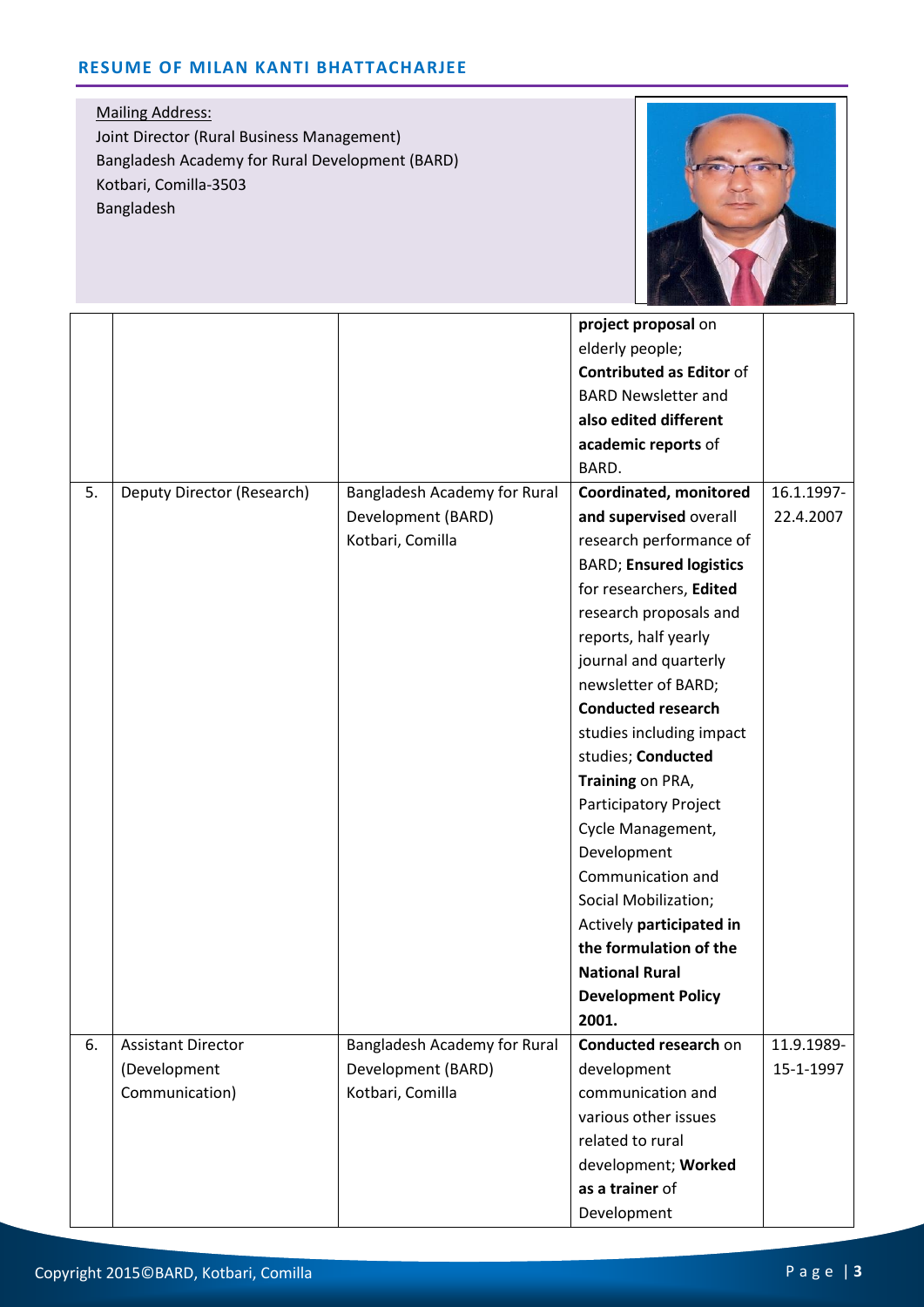

|    |                     |                         | Communication; Worked     |           |
|----|---------------------|-------------------------|---------------------------|-----------|
|    |                     |                         | as Asst. Project Director |           |
|    |                     |                         | of two rural              |           |
|    |                     |                         | development related       |           |
|    |                     |                         | projects; and edited      |           |
|    |                     |                         | periodicals and reports.  |           |
| 7. | Lecturer in English | Sitakund Degree College | Taught undergraduate      | 1.8.1988- |
|    |                     | Sitakund, Chittagong    | level students English    | 10.9.1989 |
|    |                     |                         | language and literature.  |           |

#### **SPECILIZATION HIGHLIGHTS**

| SL | <b>AREAS OF SPECIALIZATION</b>                               |
|----|--------------------------------------------------------------|
| 1. | <b>Development Communication</b>                             |
| 2. | Participatory Rural Development                              |
| 3. | Editing Rural Development Literature, Journals & Newsletters |

#### **PUBLICATION HIGHLIGHTS**

| <b>SL</b>        | <b>TYPES OF PUBLICATION</b>          | <b>NUMBER</b> | <b>REMARKS</b>                                                                                                                                                                                                                                                                          |
|------------------|--------------------------------------|---------------|-----------------------------------------------------------------------------------------------------------------------------------------------------------------------------------------------------------------------------------------------------------------------------------------|
| 1.               | Books/ Research Reports              | 10            | Include such issues as impact of safety net programmes;<br>role of mass media; institutional perspective of<br>development communication; people's participation;<br>public service delivery; impact of project interventions on<br>women, voter education, youth development; PTU etc. |
| $\overline{2}$ . | Journal Article<br>(home and abroad) | 8             | Do                                                                                                                                                                                                                                                                                      |
| 3.               | Others                               | 2             | Publications relating to national policies & strategies for<br>poverty alleviation, knowledge, attitude and practice<br>(KAP) study; participatory rural development.                                                                                                                   |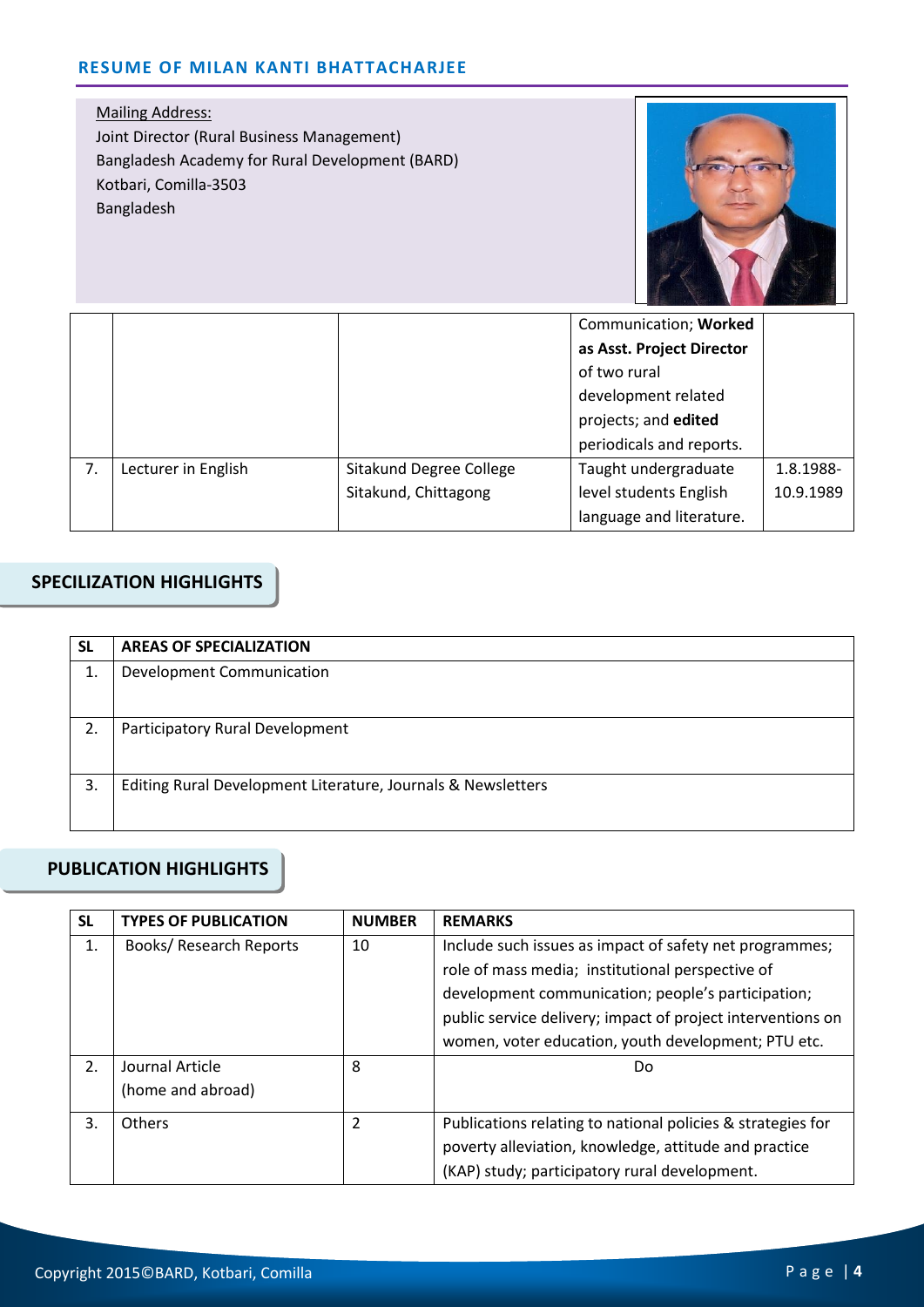

# **TRAINING**

Cell:

| <b>SL</b> | <b>TRAINING TITLE</b>                                                                                                 | <b>ORGANIZATION</b>                                                                  | <b>LOCATION</b> | <b>YEAR</b>         |
|-----------|-----------------------------------------------------------------------------------------------------------------------|--------------------------------------------------------------------------------------|-----------------|---------------------|
|           |                                                                                                                       | <b>National Level Training</b>                                                       |                 |                     |
| 1.        | Training Course on Protocol Formalities and<br>Articulation                                                           | <b>BSTD</b>                                                                          | <b>Dhaka</b>    | 2010                |
| 2.        | Fourth Short Course on Improving Public<br>Services Through Total Quality Management                                  | <b>BPATC</b>                                                                         | Savar, Dhaka    | 2008                |
| 3.        | International Seminar on Impact of<br>Agricultural and Rural Development on<br>Poverty Alleviation in SAARC Countries | <b>BARD</b>                                                                          | Comilla         | 2002                |
| 4.        | Training Workshop on Curriculum<br>Development for Implementation of One<br>House One Farm Programme                  | <b>BARD</b>                                                                          | Comilla         | 2001                |
| 5.        | NPO-CIRDAP-APO Seminar on Planning<br>Methods for Integrated Local Community<br>Development                           | <b>APO</b>                                                                           | Dhaka           | 1998                |
| 6.        | Training Course on Office Management                                                                                  | <b>BPATC</b>                                                                         | Savar, Dhaka    | 1996                |
| 7.        | International Training Course on Advances in<br>Family Health & Social Communication                                  | CCP & Johns Hopkins<br>University                                                    | Comilla         | 1996                |
| 8.        | Training Course on News Media Relations                                                                               | CCP & Johns Hopkins<br>University                                                    | Comilla         | 1994                |
| 9.        | Training Course on Research Methodology                                                                               | <b>BARD</b>                                                                          | Comilla         | 1993                |
| 10.       | International Training Course on<br>Communication and Transfer of Technology                                          | <b>Graduate Training</b><br>Institute under<br>Bangladesh Agricultural<br>University | Mymensingh      | 1993                |
| 11.       | <b>Training of Trainers</b>                                                                                           | <b>BARD</b>                                                                          | Cimilla         | 1992, 1992,<br>1998 |
| 12.       | Training Course on Public Relations                                                                                   | Press Institute of<br>Bangladesh, Dhaka                                              |                 | 1992                |
| 13.       | Training Course on Rural Dev. Management,<br>Project Preparation, Monitoring and<br>Evaluation                        | <b>BARD</b>                                                                          | Comilla         | 1991                |
| 14.       | Training Course on Rural Administration                                                                               | <b>BARD</b>                                                                          | Comilla         | 1989                |
|           |                                                                                                                       | <b>Foreign Training</b>                                                              |                 |                     |
| 15.       | Decentralised Governance: Pro-Poor<br>Initiatives                                                                     | <b>CIRDAP</b>                                                                        | NIRD, India     | 2011                |
| 16.       | Regional Training Course on Participatory                                                                             | <b>AHKNCRD &amp; MA</b>                                                              | Islamabad,      | 2008                |